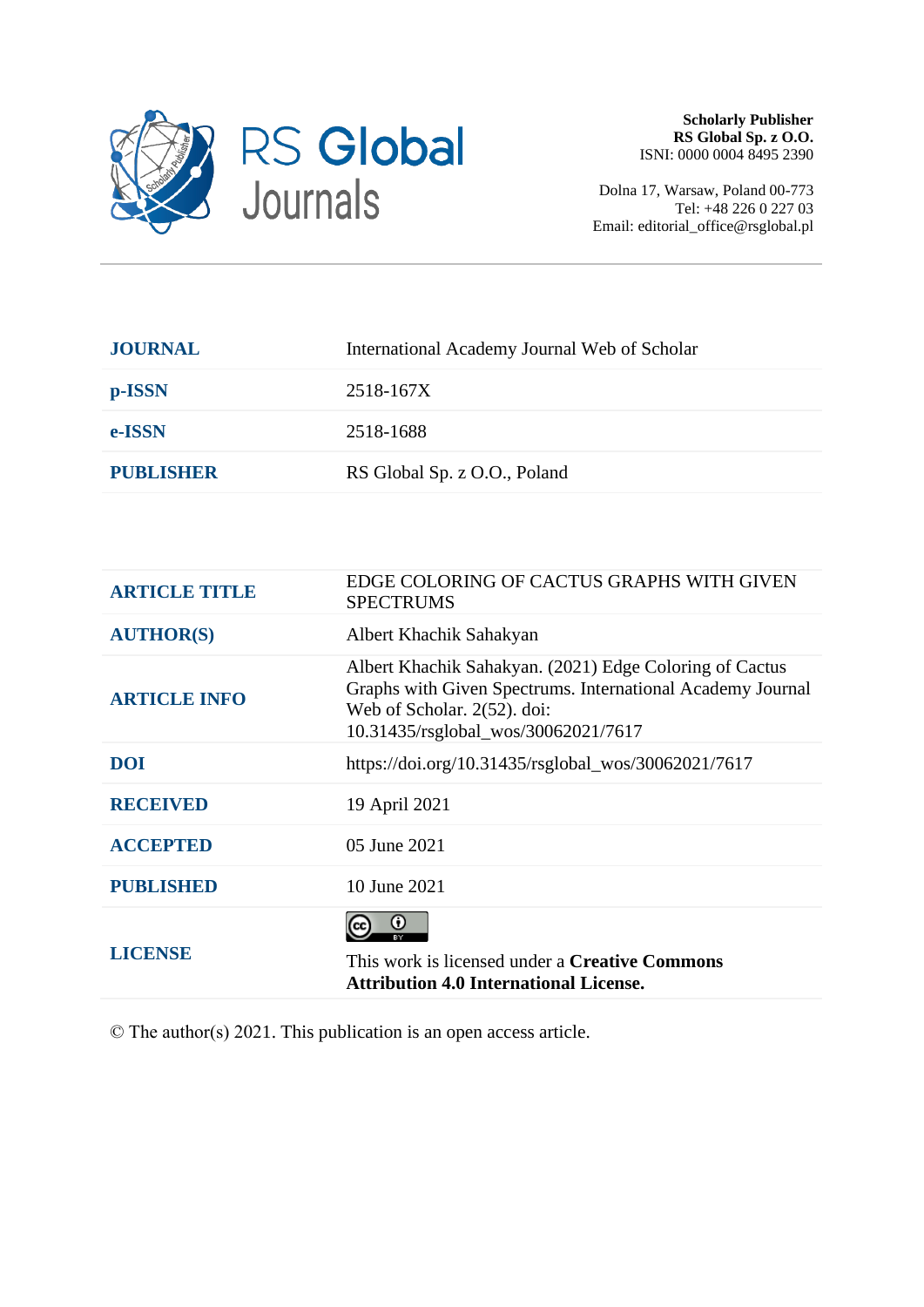# **EDGE COLORING OF CACTUS GRAPHS WITH GIVEN SPECTRUMS**

## *Albert Khachik Sahakyan,*

*Chair of Discrete Mathematics and Theoretical Informatics, Faculty of Informatics and Applied Mathematics, Yerevan State University, Armenia*

### **DOI: https://doi.org/10.31435/rsglobal\_wos/30062021/7617**

#### **ARTICLE INFO**

#### **ABSTRACT**

**Received:** 19 April 2021 **Accepted:** 05 June 2021 **Published:** 10 June 2021

#### **KEYWORDS**

cactus graphs, block-cut tree, edge coloring, restrictions on spectrums, dynamic programming.

An edge-coloring of a graph G is a coloring of the graph edges with integers such that the colors of the edges incident to any vertex of G are distinct. For an edge coloring  $\alpha$  and a vertex v the set of all the colors of the incident edges of v is called the spectrum of that vertex in  $\alpha$  and is denoted by  $S_{\alpha}(v)$ . We consider the case where the spectrum for each vertex v is provided  $S(v)$ , and the problem is to find an edge-coloring  $\alpha$ such that for every vertex  $v$ ,  $S_\alpha(v) = S(V)$ . We provide an  $O(N^2)$ algorithm that finds such an edge-coloring for cactus graphs that satisfies all the restrictions. If it is impossible to have an edge-coloring that satisfies the restrictions of the spectrums the algorithm will tell that too.

**Citation:** Albert Khachik Sahakyan. (2021) Edge Coloring of Cactus Graphs with Given Spectrums. *International Academy Journal Web of Scholar.* 2(52). doi: 10.31435/rsglobal\_wos/30062021/7617

**Copyright:** © 2021 **Albert Khachik Sahakyan.** This is an open-access article distributed under the terms of the **Creative Commons Attribution License (CC BY)**. The use, distribution or reproduction in other forums is permitted, provided the original author(s) or licensor are credited and that the original publication in this journal is cited, in accordance with accepted academic practice. No use, distribution or reproduction is permitted which does not comply with these terms.

**Introduction.** All graphs considered in this paper are undirected (unless explicitly said), finite, and have no loops or multiple edges. For an undirected graph G, let  $V(G)$  and  $E(G)$  denote the sets of vertices and edges of G, respectively. The degree of a vertex  $v \in V(G)$  is denoted by  $d_G(v)$ .

A cactus is a connected graph in which any two simple cycles have at most one vertex in common. Equivalently, it is a connected graph in which every edge belongs to at most one simple cycle. Fig. 1 illustrates different examples of cactus and non-cactus graphs.



*Fig. 1. Example of cactus and non-cactus graphs.*

An edge-coloring of a graph  $G$  is a coloring of the graph edges with integers such that the colors of the edges incident to any vertex of G are distinct. For an edge coloring  $\alpha$  and a vertex  $\nu$  the set of all the colors of the incident edges of v is called the spectrum of that vertex in  $\alpha$  and is denoted by  $S_{\alpha}(v)$ .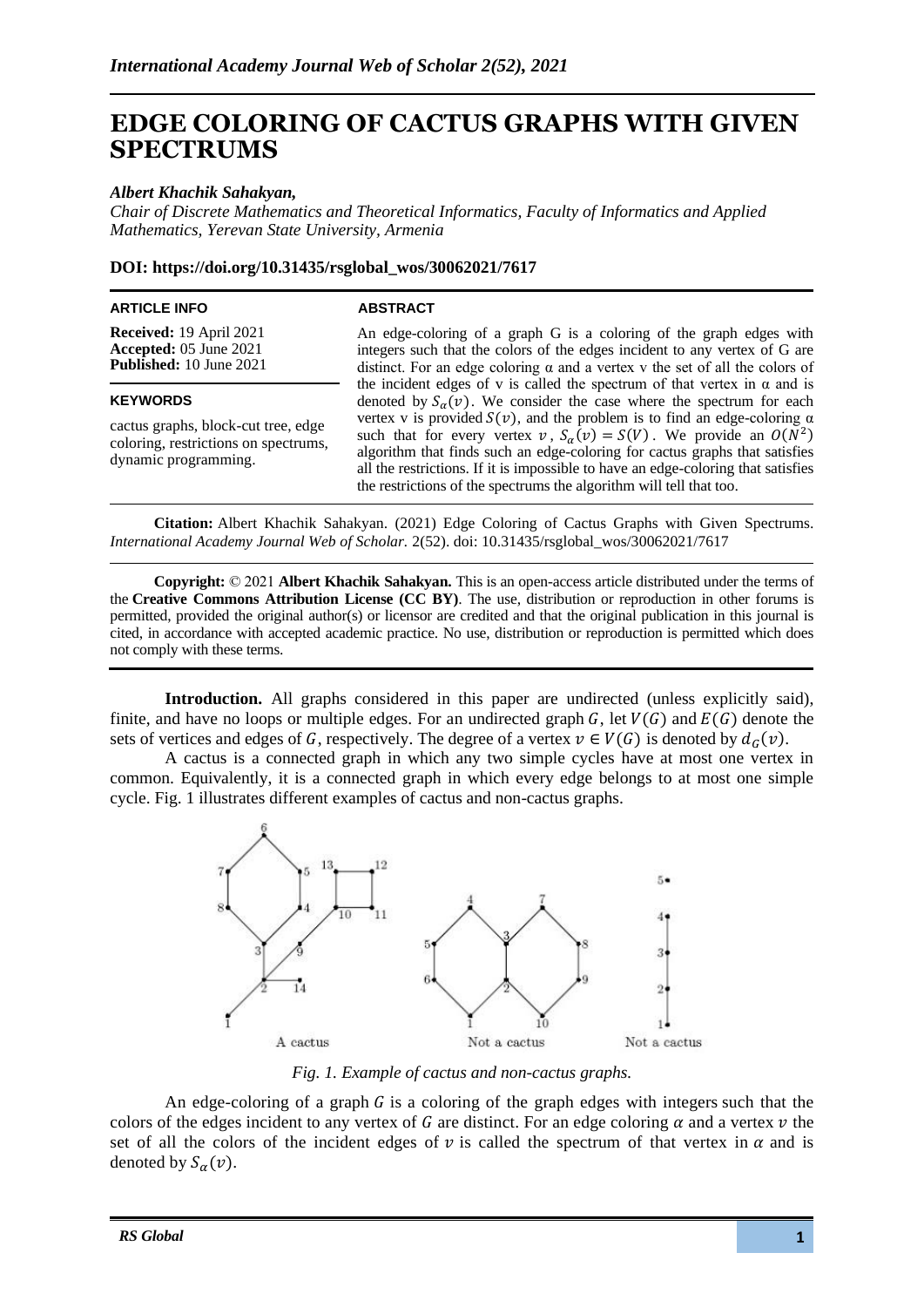A cut vertex is any vertex whose removal increases the number of connected components [1]. Any connected graph decomposes into a tree of biconnected components called the block-cut tree of the graph [9] (pg. 36). Cactus is а connected graph in which every block is an edge or а cycle [1] (pg. 160).



*Fig. 2. Each color corresponds to a biconnected component. Multi-colored vertices are cut vertices, and thus belong to multiple biconnected components.*

Finding a coloring for given spectrums were researched in different studies. In [2] a solution for the simplified version of this problem was provided for trees when the restrictions are on the spectrums, the restrictions are strict, and all the spectrums contain the color 1. In [3] another limited version was considered for trees where each vertex had at most one interval of forbidden colors. In [4] and [5] it was shown that for bipartite graphs with maximum degree equal to 3 and with strict restrictions on spectrums the problem of finding a coloring that meets the restrictions is an NPcomplete problem. In [6] another problem with restrictions is considered for bipartite graphs where the restrictions are provided for one "part" of the bipartite graph. Finding a coloring for given spectrums is important for finding interval *t*-colorings which was first introduced by Kamalian and Asratian in [7]. When the restrictions on spectrums are intervals of integers then finding an edge-coloring is the same as finding an interval edge coloring. Finding an interval edge coloring for cactus graphs was researched in [8] but for bipartite cactuses.

# An  $O(N^2)$  algorithm for edge coloring with given spectrums

Here we will provide an algorithm that finds an edge coloring for a cactus where the spectrums are given for all the vertices. The algorithm will also detect if it is impossible to find a coloring that satisfies all the restrictions. When saying that given the spectrum  $S(v)$  for a vertex  $v$  in the graph G we will understand that a strict restriction is provided for the vertex v such that  $|S(v)| =$  $d_c(v)$  and we are interested in finding an edge-coloring  $\alpha$  such that  $S_\alpha(v) = S(v)$ 

**Problem:** Given a cactus graph C and for each vertex  $v$  the spectrum  $S(v)$  is given with  $|S(v)| = d<sub>C</sub>(v)$ . Find an edge-coloring  $\alpha$  such that  $S<sub>\alpha</sub>(v) = S(v)$  for all v or find out that it's impossible to find such coloring.

**Lemma 1:** If there is a proper edge coloring for given spectrums and there is an edge  $(u, v) \in$  $E(G)$  such that  $|S(u) \cap S(v)| = 1$  then the color of the edge  $(u, v)$  should be the single element from  $S(u) \cap S(v)$ .

Imagine in the final coloring  $\alpha$  the edge  $(u, v)$  has the color  $c$   $(c = \alpha(u, v))$ , it means that  $c \in$  $S(u)$  and  $c \in S(v)$  hence  $c \in S(u) \cap S(v)$  but since  $|S(u) \cap S(v)| = 1$  it means  $S(u) \cap S(v) = \{c\}$ hence if an edge-coloring exists it should color the edge  $(u, v)$  with the color c.

**Lemma 2:** If for some edge  $(u, v) \in E(G)$ ,  $|S(u) \cap S(v)| = 0$  then there is no edge-coloring that satisfies the spectrum restrictions.

We will prove by contradiction. Assume there was an edge-coloring  $\alpha$  that satisfies all the restrictions. Let  $c = \alpha(u, v)$ , it means that  $c \in S(u)$  and  $c \in S(v)$  hence  $c \in S(u) \cap S(v)$  which means  $|S(u) \cap S(v)| \ge 1$  which is a contradiction.

Lemma 1 and Lemma 2 give us a constructive approach for finding an edge-coloring. If there is an edge  $(u, v)$  for which  $|S(u) \cap S(v)| = 0$  then it's impossible to find an edge-coloring, otherwise if there is an edge  $(u, v)$  such that  $|S(u) \cap S(v)| = 1$  we will color the edge  $(u, v)$  with the color c from  $S(u) \cap S(v)$ , remove the edge  $(u, v)$  and remove the color c from  $S(u)$  and  $S(v)$ . Removing the edge  $(u, v)$  would either make the graph disconnected in which case we would solve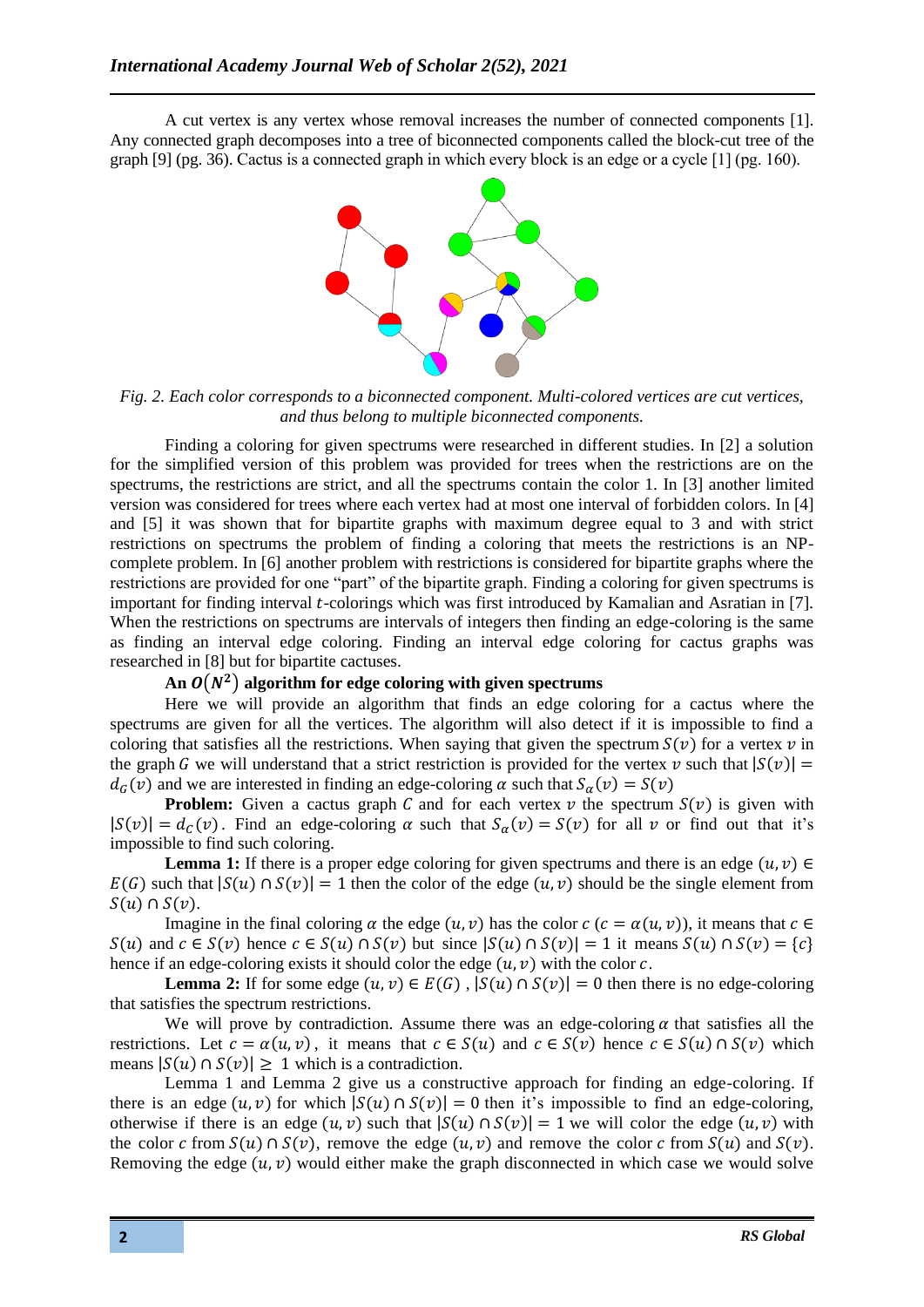for each graph component separately or we would end up with a smaller graph because the number of edges decreases.

This means that we can assume there is no edge  $(u, v)$  with  $|S(u) \cap S(v)| = 1$  hence for each edge  $(u, v)$ ,  $|S(u) \cap S(v)| \geq 2$ .

**Lemma 3:** If for each edge  $(u, v)$ ,  $|S(u) \cap S(v)| \ge 2$  then there is no leaf vertex (a vertex with degree equal to 1).

If there existed a vertex v with  $d_G(v) = 1$  that was connected to a vertex u, then  $|S(v)| = 1$ and  $2 \leq |S(u) \cap S(v)| \leq |S(v)| = 1$  which is a contradiction.

**Lemma 4:** In a cactus C with no leaf vertices and  $|V(C)| \ge 3$  there is always a cycle for which all the vertices on that cycle except maybe one vertex have degree 2.

Since there are no leaf vertices and  $|V(C)| \geq 3$  then there is at least one cycle. Let's consider the block-cut tree of the cactus  $C$ . Fig 3 illustrates an example of such cactus on the left and its respective block cut tree on the right. In the image the vertex 2 is the cut vertex  $c_1$ , the vertex 8 is the cut vertex  $c_2$  etc.



*Fig 3. A cactus with no leaf vertices and its block-cut tree.*

Since the block-cut tree is a tree, it has a leaf vertex which is a block because a cut vertex should be connected to at least two blocks. Let's suppose the block  $B$  is a leaf in the block-cut tree. The block  $B$ consists of vertices  $u_1, u_2, ..., u_k$ . Each block of a cactus is either an edge or a cycle but since in our case the cactus has no leaf vertices it means the block  $B$  is a cycle (otherwise it would be an edge that connects a leaf vertex in the cactus). Since  $B$  is a leaf vertex in the cut-vertex tree it means it contains at most one cut vertex which means there can be at least one vertex in the cycle  $B$  that has degree more than 2. All the other vertices will have degree 2 which was required to prove in this lemma.

We already managed to transform our original cactus to a set of cactuses where for each edge  $(u, v)$ ,  $|S(u) \cap S(v)| \ge 2$  and hence by Lemma 3 there are no leaf vertices.

Now imagine we have a cactus  $C$  that has no leaf vertices and for each edge  $(u, v)$ ,  $|S(u) \cap S(v)| \ge 2$ . From Lemma 4 we can find a cycle  $C_1 = (u_1, u_2, ..., u_k)$  such that at most one vertex has degree greater than 2. Let that vertex be the vertex  $u_1$ , then  $d_c(u_2) = 2, \dots, d_c(u_k) = 2$ and  $(u_1, u_2) \in E(C)$ ,  $(u_2, u_3) \in E(C)$ ,  $\dots$ ,  $(u_{k-1}, u_k) \in E(C)$  and  $(u_k, u_1) \in E(C)$ . Since this is a cycle, it means  $k \ge 3$ . Now, we know that for each  $(u_i, u_{i+1})$  edge  $(2 \le i \le k-1) |S(u_i) \cap S(u_{i+1})| \ge 2$ and on the other hand  $|S(u_i)| \le d_c(u_i) = 2$ ,  $|S(u_{i+1})| \le d_c(u_{i+1}) = 2$  hence  $|S(u_i)| = 2$  and  $|S(u_{i+1})| = 2$  and  $S(u_i) = S(u_{i+1})$ . Which means for all the vertices  $u_i$  ( $2 \le i \le k$ ) the spectrums are the same and consist of two colors. Let's suppose these colors are  $a$  and  $b$  it means for all the edges on this cycle we should color only with colors  $a$  or  $b$  and the colors should be interchangeable. It means that if  $k$  is odd it will be impossible to satisfy the requirements, and if  $k$  is even we can freely color interchangeably and it does not matter which edges we will color with  $a$  and which edges we will color with  $b$  since we are going to remove both the color a and the color b from the spectrum  $S(u_1)$ . Fig 4. illustrates the two cases for odd ( $k = 2 * m + 1$ ) and even ( $k = 2 * m$ ) cycles. After the coloring we can remove all the edges of the cycle and also remove the colors  $a$  and  $b$  from all the spectrums of the vertices in this cycle. This way we managed to reduce the problem to smaller problems for each new component.